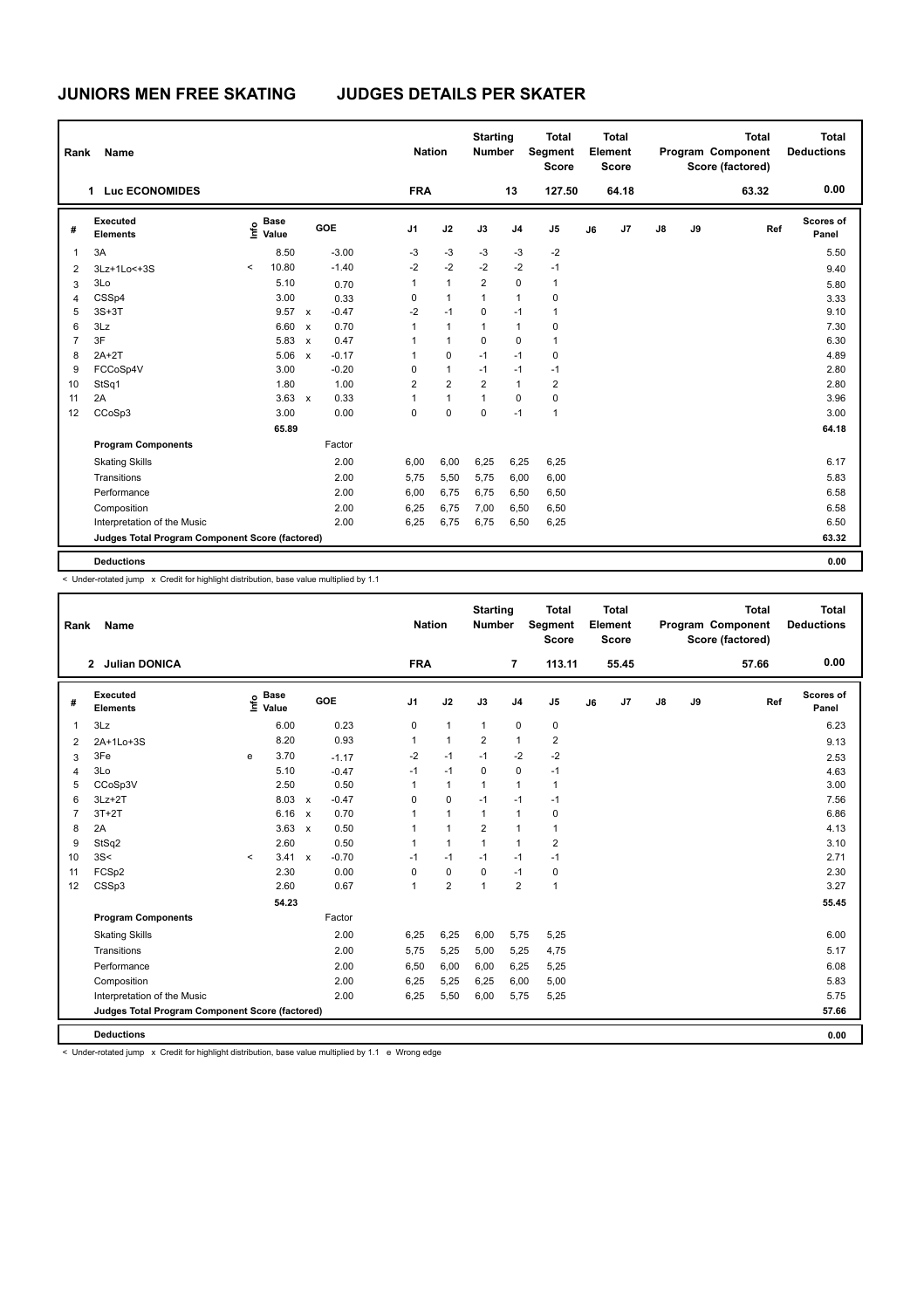| Rank           | Name                                            |                                  |              |         |                | <b>Nation</b>            | <b>Starting</b><br><b>Number</b> |                | <b>Total</b><br>Segment<br><b>Score</b> |    | Total<br>Element<br><b>Score</b> |    |    | <b>Total</b><br>Program Component<br>Score (factored) | <b>Total</b><br><b>Deductions</b> |
|----------------|-------------------------------------------------|----------------------------------|--------------|---------|----------------|--------------------------|----------------------------------|----------------|-----------------------------------------|----|----------------------------------|----|----|-------------------------------------------------------|-----------------------------------|
|                | Adam SIAO HIM FA<br>3                           |                                  |              |         | <b>FRA</b>     |                          |                                  | 9              | 109.15                                  |    | 54.51                            |    |    | 55.64                                                 | 1.00                              |
| #              | Executed<br><b>Elements</b>                     | <b>Base</b><br>e Base<br>⊆ Value |              | GOE     | J <sub>1</sub> | J2                       | J3                               | J <sub>4</sub> | J <sub>5</sub>                          | J6 | J <sub>7</sub>                   | J8 | J9 | Ref                                                   | <b>Scores of</b><br>Panel         |
| $\mathbf{1}$   | 3A                                              | 8.50                             |              | $-3.00$ | $-3$           | $-3$                     | $-3$                             | $-3$           | $-3$                                    |    |                                  |    |    |                                                       | 5.50                              |
| $\overline{2}$ | $3Lz + 3T$                                      | 10.30                            |              | 0.47    | 0              | $\mathbf{1}$             | $\mathbf{1}$                     | $\mathbf{1}$   | 0                                       |    |                                  |    |    |                                                       | 10.77                             |
| 3              | $3F+3T$                                         | 9.60                             |              | $-1.17$ | $-2$           | $-2$                     | $-2$                             | $-1$           | $-1$                                    |    |                                  |    |    |                                                       | 8.43                              |
| $\overline{4}$ | FCCoSp2                                         | 2.50                             |              | 0.33    | $\mathbf{1}$   | $\mathbf{1}$             | 0                                | 0              | $\mathbf{1}$                            |    |                                  |    |    |                                                       | 2.83                              |
| 5              | 2Lo                                             | 1.80                             |              | 0.00    | 0              | $\mathbf 0$              | $\Omega$                         | $-1$           | 0                                       |    |                                  |    |    |                                                       | 1.80                              |
| 6              | 3Lz                                             | 6.60                             | $\mathsf{x}$ | 0.70    | $\overline{2}$ | $\mathbf{1}$             | $\mathbf{1}$                     | $\mathbf 0$    | $\mathbf{1}$                            |    |                                  |    |    |                                                       | 7.30                              |
| $\overline{7}$ | 3S+2T+2Lo                                       | 8.25                             | $\mathbf{x}$ | 0.00    | $\Omega$       | $\Omega$                 | $\Omega$                         | $-1$           | $\mathbf 0$                             |    |                                  |    |    |                                                       | 8.25                              |
| 8              | CSSp                                            | 0.00                             |              | 0.00    | $\overline{a}$ | $\overline{\phantom{a}}$ |                                  | ÷              | ä,                                      |    |                                  |    |    |                                                       | 0.00                              |
| 9              | StSq1                                           | 1.80                             |              | 0.50    | $\mathbf{1}$   | $\mathbf{1}$             | $\mathbf{1}$                     | $\mathbf{1}$   | $\overline{2}$                          |    |                                  |    |    |                                                       | 2.30                              |
| 10             | 2A                                              | 3.63                             | $\mathsf{x}$ | $-0.83$ | $-2$           | $-2$                     | $-2$                             | $-1$           | $-1$                                    |    |                                  |    |    |                                                       | 2.80                              |
| 11             | 2A                                              | 3.63                             | $\mathsf{x}$ | $-1.00$ | $-2$           | $-2$                     | $-2$                             | $-2$           | $-2$                                    |    |                                  |    |    |                                                       | 2.63                              |
| 12             | CCoSp2V                                         | 2.00                             |              | $-0.10$ | $\Omega$       | 0                        | $\Omega$                         | $-1$           | $-1$                                    |    |                                  |    |    |                                                       | 1.90                              |
|                |                                                 | 58.61                            |              |         |                |                          |                                  |                |                                         |    |                                  |    |    |                                                       | 54.51                             |
|                | <b>Program Components</b>                       |                                  |              | Factor  |                |                          |                                  |                |                                         |    |                                  |    |    |                                                       |                                   |
|                | <b>Skating Skills</b>                           |                                  |              | 2.00    | 6,00           | 5,50                     | 6,00                             | 5,50           | 6,00                                    |    |                                  |    |    |                                                       | 5.83                              |
|                | Transitions                                     |                                  |              | 2.00    | 5,50           | 4,75                     | 5,00                             | 5,00           | 5,25                                    |    |                                  |    |    |                                                       | 5.08                              |
|                | Performance                                     |                                  |              | 2.00    | 6,25           | 5,50                     | 5,75                             | 5,25           | 5,50                                    |    |                                  |    |    |                                                       | 5.58                              |
|                | Composition                                     |                                  |              | 2.00    | 6,00           | 5,75                     | 6,00                             | 5,50           | 5,75                                    |    |                                  |    |    |                                                       | 5.83                              |
|                | Interpretation of the Music                     |                                  |              | 2.00    | 6,25           | 5,25                     | 5,75                             | 4,50           | 5,50                                    |    |                                  |    |    |                                                       | 5.50                              |
|                | Judges Total Program Component Score (factored) |                                  |              |         |                |                          |                                  |                |                                         |    |                                  |    |    |                                                       | 55.64                             |
|                | <b>Deductions</b>                               |                                  | Falls:       | $-1.00$ |                |                          |                                  |                |                                         |    |                                  |    |    |                                                       | $-1.00$                           |

x Credit for highlight distribution, base value multiplied by 1.1

| Rank           | <b>Name</b>                                     |         |                                  |                           |              | <b>Nation</b>        |                          | <b>Starting</b><br><b>Number</b> |                | Total<br>Segment<br><b>Score</b> |    | <b>Total</b><br>Element<br><b>Score</b> |    |    | <b>Total</b><br>Program Component<br>Score (factored) | <b>Total</b><br><b>Deductions</b> |
|----------------|-------------------------------------------------|---------|----------------------------------|---------------------------|--------------|----------------------|--------------------------|----------------------------------|----------------|----------------------------------|----|-----------------------------------------|----|----|-------------------------------------------------------|-----------------------------------|
|                | <b>Maxence COLLET</b><br>4                      |         |                                  |                           |              | <b>FRA</b>           |                          |                                  | 12             | 104.99                           |    | 42.65                                   |    |    | 63.34                                                 | 1.00                              |
| #              | Executed<br><b>Elements</b>                     |         | <b>Base</b><br>e Base<br>⊆ Value |                           | GOE          | J1                   | J2                       | J3                               | J <sub>4</sub> | J5                               | J6 | J <sub>7</sub>                          | J8 | J9 | Ref                                                   | <b>Scores of</b><br>Panel         |
| $\mathbf{1}$   | 3T+1Lo+3S                                       |         | 9.20                             |                           | 0.70         | $\mathbf{1}$         | $\mathbf{1}$             | $\mathbf{1}$                     | $\mathbf{1}$   | $\mathbf{1}$                     |    |                                         |    |    |                                                       | 9.90                              |
| 2              | 2A                                              |         | 3.30                             |                           | 0.33         | 1                    | $\mathbf{1}$             | $\mathbf{1}$                     | $\mathbf 0$    | $\mathbf 0$                      |    |                                         |    |    |                                                       | 3.63                              |
| 3              | 3Lz<<                                           | <<      | 2.10                             |                           | $-0.90$      | $-3$                 | $-3$                     | $-3$                             | $-3$           | $-3$                             |    |                                         |    |    |                                                       | 1.20                              |
| 4              | FCCoSp2                                         |         | 2.50                             |                           | 0.50         | $\blacktriangleleft$ | $\mathbf{1}$             | $\mathbf{1}$                     | $\mathbf{1}$   | $\mathbf 0$                      |    |                                         |    |    |                                                       | 3.00                              |
| 5              | StSq3                                           |         | 3.30                             |                           | 1.00         | $\overline{2}$       | $\overline{2}$           | $\overline{2}$                   | $\overline{2}$ | $\overline{2}$                   |    |                                         |    |    |                                                       | 4.30                              |
| 6              | 3S                                              |         | 4.84 x                           |                           | 0.70         | 1                    | $\mathbf{1}$             | $\overline{2}$                   | $\mathbf{1}$   | 1                                |    |                                         |    |    |                                                       | 5.54                              |
| $\overline{7}$ | $3Lz+1T$                                        |         | 7.04 x                           |                           | $-1.40$      | $-2$                 | $-2$                     | $-1$                             | $-3$           | $-2$                             |    |                                         |    |    |                                                       | 5.64                              |
| 8              | 3Lo<<                                           | <<      | 1.98                             | $\mathsf{x}$              | $-0.90$      | $-3$                 | $-3$                     | $-3$                             | $-3$           | $-3$                             |    |                                         |    |    |                                                       | 1.08                              |
| 9              | $3T*$                                           | $\star$ | 0.00                             | $\boldsymbol{\mathsf{x}}$ | 0.00         | ٠                    | $\overline{\phantom{a}}$ |                                  | ٠.             | $\overline{\phantom{a}}$         |    |                                         |    |    |                                                       | 0.00                              |
| 10             | 2A                                              |         | 3.63                             | $\mathsf{x}$              | 0.00         | $\Omega$             | $\Omega$                 | $\Omega$                         | $\Omega$       | 0                                |    |                                         |    |    |                                                       | 3.63                              |
| 11             | CSSp1                                           |         | 1.90                             |                           | 0.50         |                      | $\mathbf{1}$             | 1                                | $\mathbf{1}$   | 1                                |    |                                         |    |    |                                                       | 2.40                              |
| 12             | CCoSp1                                          |         | 2.00                             |                           | 0.33         | $\overline{1}$       | $\overline{1}$           | $\overline{1}$                   | $\Omega$       | $\mathbf 0$                      |    |                                         |    |    |                                                       | 2.33                              |
|                |                                                 |         | 41.79                            |                           |              |                      |                          |                                  |                |                                  |    |                                         |    |    |                                                       | 42.65                             |
|                | <b>Program Components</b>                       |         |                                  |                           | Factor       |                      |                          |                                  |                |                                  |    |                                         |    |    |                                                       |                                   |
|                | <b>Skating Skills</b>                           |         |                                  |                           | 2.00         | 6,50                 | 6,50                     | 6,50                             | 6,00           | 6,25                             |    |                                         |    |    |                                                       | 6.42                              |
|                | Transitions                                     |         |                                  |                           | 2.00         | 5,75                 | 6,75                     | 6,25                             | 5,75           | 5,50                             |    |                                         |    |    |                                                       | 5.92                              |
|                | Performance                                     |         |                                  |                           | 2.00         | 6,00                 | 6,75                     | 6,00                             | 6,00           | 5,75                             |    |                                         |    |    |                                                       | 6.00                              |
|                | Composition                                     |         |                                  |                           | 2.00         | 6,25                 | 7,25                     | 7,00                             | 6,25           | 6,00                             |    |                                         |    |    |                                                       | 6.50                              |
|                | Interpretation of the Music                     |         |                                  |                           | 2.00         | 6,50                 | 7,00                     | 7,00                             | 7,00           | 6,25                             |    |                                         |    |    |                                                       | 6.83                              |
|                | Judges Total Program Component Score (factored) |         |                                  |                           |              |                      |                          |                                  |                |                                  |    |                                         |    |    |                                                       | 63.34                             |
|                | <b>Deductions</b>                               |         |                                  |                           | Falls: -1.00 |                      |                          |                                  |                |                                  |    |                                         |    |    |                                                       | $-1.00$                           |

<< Downgraded jump \* Invalid element x Credit for highlight distribution, base value multiplied by 1.1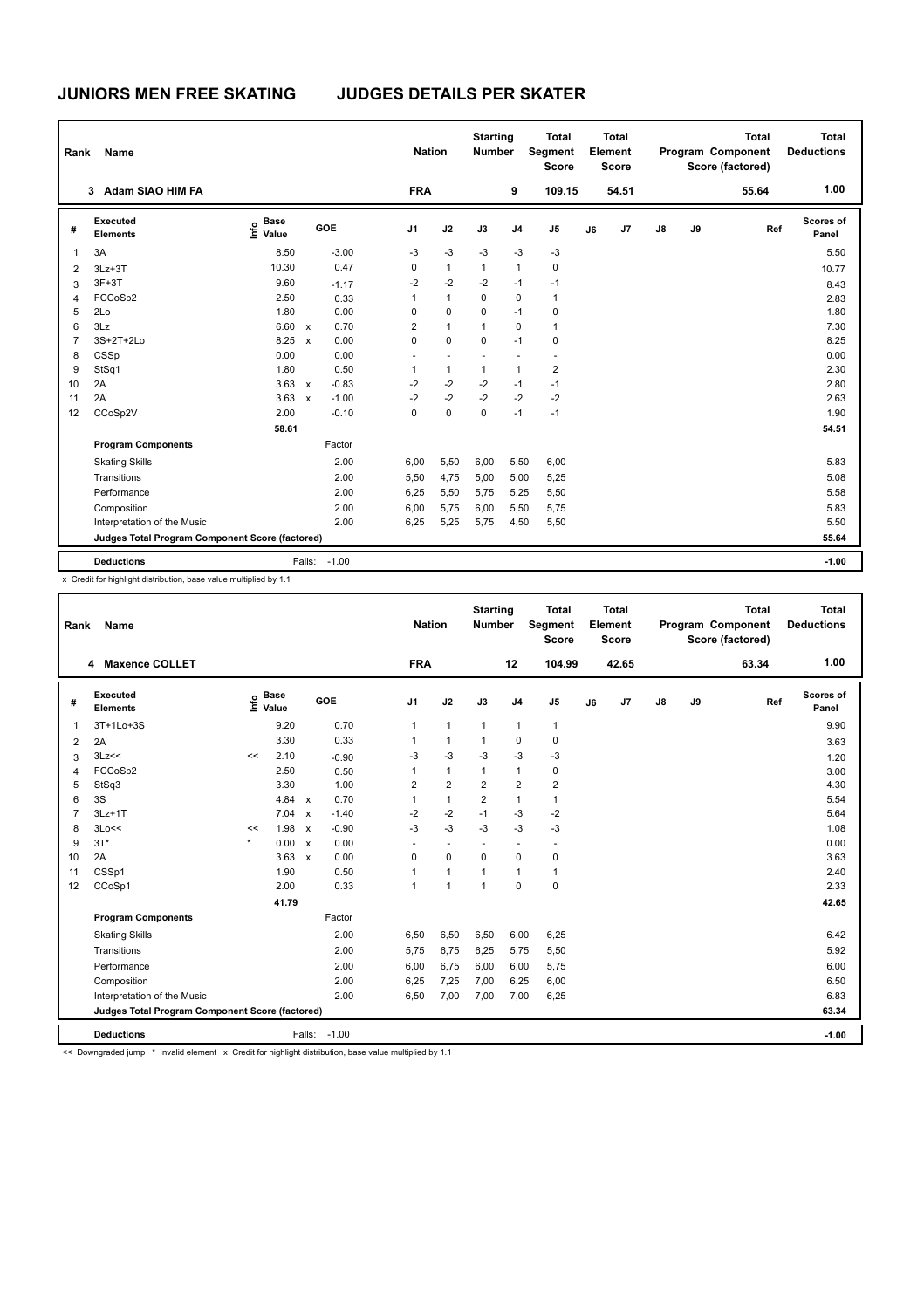| Rank           | Name                                            |    |                                  |                           |         |              | <b>Nation</b>  | <b>Starting</b><br><b>Number</b> |                | <b>Total</b><br>Segment<br><b>Score</b> |    | Total<br>Element<br><b>Score</b> |               |    | <b>Total</b><br>Program Component<br>Score (factored) | Total<br><b>Deductions</b> |
|----------------|-------------------------------------------------|----|----------------------------------|---------------------------|---------|--------------|----------------|----------------------------------|----------------|-----------------------------------------|----|----------------------------------|---------------|----|-------------------------------------------------------|----------------------------|
|                | <b>Landry LE MAY</b><br>5                       |    |                                  |                           |         | <b>FRA</b>   |                |                                  | 10             | 95.72                                   |    | 48.04                            |               |    | 47.68                                                 | 0.00                       |
| #              | Executed<br><b>Elements</b>                     |    | <b>Base</b><br>e Base<br>⊆ Value |                           | GOE     | J1           | J2             | J3                               | J <sub>4</sub> | J <sub>5</sub>                          | J6 | J <sub>7</sub>                   | $\mathsf{J}8$ | J9 | Ref                                                   | Scores of<br>Panel         |
| 1              | 2A                                              |    | 3.30                             |                           | 1.00    | 2            | $\overline{2}$ | $\overline{2}$                   | 1              | $\overline{2}$                          |    |                                  |               |    |                                                       | 4.30                       |
| $\overline{2}$ | 2Lz                                             |    | 2.10                             |                           | 0.00    | 0            | $\mathbf 0$    | 0                                | 0              | $\mathbf 0$                             |    |                                  |               |    |                                                       | 2.10                       |
| 3              | $3F+2T$                                         | -1 | 6.60                             |                           | $-0.47$ | $-1$         | 0              | $-1$                             | $-1$           | 0                                       |    |                                  |               |    |                                                       | 6.13                       |
| $\overline{4}$ | FSSp4                                           |    | 3.00                             |                           | 0.17    | $\mathbf{1}$ | $\mathbf 0$    | 0                                | $-1$           | 1                                       |    |                                  |               |    |                                                       | 3.17                       |
| 5              | 3Lo+2Lo                                         |    | 6.90                             |                           | $-0.70$ | $-1$         | $-1$           | $-1$                             | $-2$           | $-1$                                    |    |                                  |               |    |                                                       | 6.20                       |
| 6              | StSq1                                           |    | 1.80                             |                           | 0.50    | $\mathbf{1}$ | $\mathbf{1}$   | $-1$                             | 1              | $\mathbf{1}$                            |    |                                  |               |    |                                                       | 2.30                       |
| $\overline{7}$ | 2F                                              | -1 | 2.09                             | $\mathsf{x}$              | $-0.30$ | $-1$         | $-1$           | $-1$                             | $-1$           | 0                                       |    |                                  |               |    |                                                       | 1.79                       |
| 8              | 3Lo                                             |    | 5.61                             | $\boldsymbol{\mathsf{x}}$ | $-0.47$ | $-1$         | $-1$           | 0                                | $-1$           | 0                                       |    |                                  |               |    |                                                       | 5.14                       |
| 9              | CCoSp2                                          |    | 2.50                             |                           | 0.33    | $\mathbf{1}$ | $\mathbf{1}$   | 0                                | 1              | 0                                       |    |                                  |               |    |                                                       | 2.83                       |
| 10             | 3S                                              |    | 4.84                             | $\boldsymbol{\mathsf{x}}$ | 0.47    | 2            | $\mathbf{1}$   | 0                                | $\mathbf 0$    | $\mathbf{1}$                            |    |                                  |               |    |                                                       | 5.31                       |
| 11             | 3T+2T+2Lo                                       |    | 8.14                             | $\mathbf{x}$              | $-0.47$ | $-2$         | $-1$           | 0                                | $-1$           | 0                                       |    |                                  |               |    |                                                       | 7.67                       |
| 12             | CCSpB                                           |    | 1.70                             |                           | $-0.60$ | $-2$         | $-2$           | $-1$                             | $-2$           | $-2$                                    |    |                                  |               |    |                                                       | 1.10                       |
|                |                                                 |    | 48.58                            |                           |         |              |                |                                  |                |                                         |    |                                  |               |    |                                                       | 48.04                      |
|                | <b>Program Components</b>                       |    |                                  |                           | Factor  |              |                |                                  |                |                                         |    |                                  |               |    |                                                       |                            |
|                | <b>Skating Skills</b>                           |    |                                  |                           | 2.00    | 5,50         | 4,75           | 5,00                             | 5,25           | 5,25                                    |    |                                  |               |    |                                                       | 5.17                       |
|                | Transitions                                     |    |                                  |                           | 2.00    | 5,00         | 4,25           | 4,00                             | 4,25           | 4,75                                    |    |                                  |               |    |                                                       | 4.42                       |
|                | Performance                                     |    |                                  |                           | 2.00    | 5,50         | 4,25           | 4,00                             | 4,50           | 4,75                                    |    |                                  |               |    |                                                       | 4.50                       |
|                | Composition                                     |    |                                  |                           | 2.00    | 5,50         | 4,00           | 4,50                             | 5,25           | 5,50                                    |    |                                  |               |    |                                                       | 5.08                       |
|                | Interpretation of the Music                     |    |                                  |                           | 2.00    | 5,50         | 3,50           | 4,25                             | 4,50           | 5,25                                    |    |                                  |               |    |                                                       | 4.67                       |
|                | Judges Total Program Component Score (factored) |    |                                  |                           |         |              |                |                                  |                |                                         |    |                                  |               |    |                                                       | 47.68                      |
|                | <b>Deductions</b>                               |    |                                  |                           |         |              |                |                                  |                |                                         |    |                                  |               |    |                                                       | 0.00                       |
|                |                                                 |    |                                  |                           |         |              |                |                                  |                |                                         |    |                                  |               |    |                                                       |                            |

x Credit for highlight distribution, base value multiplied by 1.1 ! Not clear edge

| Rank           | <b>Name</b>                                     |         |                                  |                           |         | <b>Nation</b>  |                | <b>Starting</b><br><b>Number</b> |                | <b>Total</b><br>Segment<br><b>Score</b> |    | Total<br>Element<br><b>Score</b> |               |    | <b>Total</b><br>Program Component<br>Score (factored) | Total<br><b>Deductions</b> |
|----------------|-------------------------------------------------|---------|----------------------------------|---------------------------|---------|----------------|----------------|----------------------------------|----------------|-----------------------------------------|----|----------------------------------|---------------|----|-------------------------------------------------------|----------------------------|
|                | <b>Antonin HERREBOUDT</b><br>6                  |         |                                  |                           |         | <b>FRA</b>     |                |                                  | 11             | 92.43                                   |    | 39.25                            |               |    | 53.18                                                 | 0.00                       |
| #              | Executed<br><b>Elements</b>                     |         | <b>Base</b><br>e Base<br>⊆ Value |                           | GOE     | J <sub>1</sub> | J2             | J3                               | J <sub>4</sub> | J <sub>5</sub>                          | J6 | J7                               | $\mathsf{J}8$ | J9 | Ref                                                   | Scores of<br>Panel         |
| $\overline{1}$ | 2A                                              |         | 3.30                             |                           | 1.00    | $\overline{2}$ | $\overline{2}$ | $\overline{2}$                   | $\overline{2}$ | $\overline{\mathbf{c}}$                 |    |                                  |               |    |                                                       | 4.30                       |
| 2              | $3S+3Lo<<$                                      | <<      | 6.20                             |                           | $-1.17$ | $-2$           | $-2$           | $-1$                             | $-1$           | $-2$                                    |    |                                  |               |    |                                                       | 5.03                       |
| 3              | 3Lz+2T+2Lo                                      |         | 9.10                             |                           | 0.00    | 0              | $\mathbf 0$    | $\mathbf 0$                      | $\mathbf 0$    | $-1$                                    |    |                                  |               |    |                                                       | 9.10                       |
| 4              | CCSp2                                           |         | 2.30                             |                           | 0.00    | 1              | $\mathbf 0$    | 0                                | $\mathbf 0$    | 0                                       |    |                                  |               |    |                                                       | 2.30                       |
| 5              | 1Lz                                             |         | 0.60                             |                           | $-0.03$ | $-1$           | $\mathbf 0$    | $\mathbf 0$                      | $\mathbf 0$    | $-1$                                    |    |                                  |               |    |                                                       | 0.57                       |
| 6              | FSSp3                                           |         | 2.60                             |                           | 0.33    | 0              | $\mathbf 0$    | $\mathbf{1}$                     | $\mathbf{1}$   | $\mathbf{1}$                            |    |                                  |               |    |                                                       | 2.93                       |
| $\overline{7}$ | 3Fe<                                            | е       | 3.52                             | $\mathsf{x}$              | $-1.40$ | $-2$           | $-2$           | $-2$                             | $-3$           | $-1$                                    |    |                                  |               |    |                                                       | 2.12                       |
| 8              | 3Lo<                                            | $\prec$ | 3.96                             | $\boldsymbol{\mathsf{x}}$ | $-0.70$ | $-1$           | $-1$           | $-1$                             | $-1$           | $-1$                                    |    |                                  |               |    |                                                       | 3.26                       |
| 9              | 3T                                              |         | 4.73                             | $\boldsymbol{\mathsf{x}}$ | $-0.70$ | $-1$           | $-1$           | $-1$                             | $-2$           | $-1$                                    |    |                                  |               |    |                                                       | 4.03                       |
| 10             | StSq1                                           |         | 1.80                             |                           | $-0.40$ | $-2$           | $\mathbf 0$    | $-1$                             | $-1$           | $-2$                                    |    |                                  |               |    |                                                       | 1.40                       |
| 11             | 1A                                              |         | $1.21 \times$                    |                           | 0.00    | 0              | $\mathbf 0$    | $\Omega$                         | $\mathbf 0$    | 0                                       |    |                                  |               |    |                                                       | 1.21                       |
| 12             | CCoSp3                                          |         | 3.00                             |                           | 0.00    | 0              | $\Omega$       | $\Omega$                         | $-1$           | 0                                       |    |                                  |               |    |                                                       | 3.00                       |
|                |                                                 |         | 42.32                            |                           |         |                |                |                                  |                |                                         |    |                                  |               |    |                                                       | 39.25                      |
|                | <b>Program Components</b>                       |         |                                  |                           | Factor  |                |                |                                  |                |                                         |    |                                  |               |    |                                                       |                            |
|                | <b>Skating Skills</b>                           |         |                                  |                           | 2.00    | 5.00           | 5,75           | 5,50                             | 6,00           | 5,00                                    |    |                                  |               |    |                                                       | 5.42                       |
|                | Transitions                                     |         |                                  |                           | 2.00    | 4,50           | 6,25           | 4,75                             | 5,50           | 4,75                                    |    |                                  |               |    |                                                       | 5.00                       |
|                | Performance                                     |         |                                  |                           | 2.00    | 5,50           | 5,50           | 5,00                             | 6,25           | 4,75                                    |    |                                  |               |    |                                                       | 5.33                       |
|                | Composition                                     |         |                                  |                           | 2.00    | 5,00           | 6,50           | 5,25                             | 6,00           | 5,00                                    |    |                                  |               |    |                                                       | 5.42                       |
|                | Interpretation of the Music                     |         |                                  |                           | 2.00    | 5,00           | 5,75           | 4,75                             | 5,75           | 5,50                                    |    |                                  |               |    |                                                       | 5.42                       |
|                | Judges Total Program Component Score (factored) |         |                                  |                           |         |                |                |                                  |                |                                         |    |                                  |               |    |                                                       | 53.18                      |
|                |                                                 |         |                                  |                           |         |                |                |                                  |                |                                         |    |                                  |               |    |                                                       |                            |
|                | <b>Deductions</b>                               |         |                                  |                           |         |                |                |                                  |                |                                         |    |                                  |               |    |                                                       | 0.00                       |

< Under-rotated jump << Downgraded jump x Credit for highlight distribution, base value multiplied by 1.1 e Wrong edge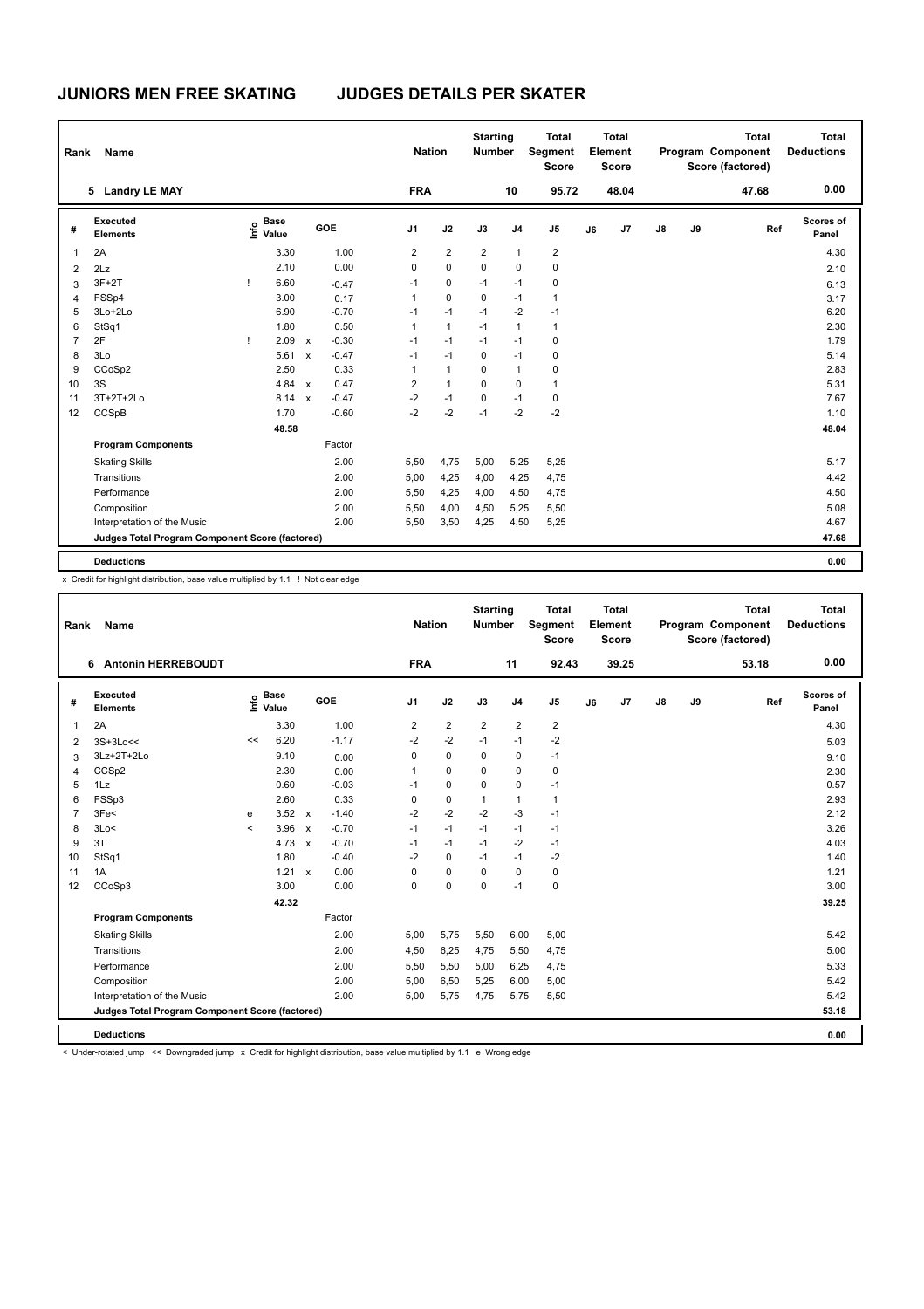| Rank | <b>Name</b>                                     |         |                                  |              |         | <b>Nation</b>  |              | <b>Starting</b><br><b>Number</b> |                | <b>Total</b><br>Segment<br><b>Score</b> |    | <b>Total</b><br>Element<br><b>Score</b> |    |    | <b>Total</b><br>Program Component<br>Score (factored) | Total<br><b>Deductions</b> |
|------|-------------------------------------------------|---------|----------------------------------|--------------|---------|----------------|--------------|----------------------------------|----------------|-----------------------------------------|----|-----------------------------------------|----|----|-------------------------------------------------------|----------------------------|
|      | 7 Yann FRECHON                                  |         |                                  |              |         | <b>FRA</b>     |              |                                  | 8              | 85.22                                   |    | 41.56                                   |    |    | 43.66                                                 | 0.00                       |
| #    | Executed<br><b>Elements</b>                     |         | <b>Base</b><br>e Base<br>⊆ Value |              | GOE     | J <sub>1</sub> | J2           | J3                               | J <sub>4</sub> | J <sub>5</sub>                          | J6 | J7                                      | J8 | J9 | Ref                                                   | <b>Scores of</b><br>Panel  |
| 1    | $3Lz + 2T$                                      |         | 7.30                             |              | $-1.40$ | $-2$           | $-3$         | $-2$                             | $-2$           | $-1$                                    |    |                                         |    |    |                                                       | 5.90                       |
| 2    | 3F                                              |         | 5.30                             |              | $-0.23$ | $-1$           | 0            | $\Omega$                         | $-1$           | 0                                       |    |                                         |    |    |                                                       | 5.07                       |
| 3    | $3Lo+2T$                                        |         | 6.40                             |              | 0.00    | 0              | $\mathbf 0$  | 0                                | 0              | 0                                       |    |                                         |    |    |                                                       | 6.40                       |
| 4    | 1Lz                                             |         | 0.60                             |              | $-0.10$ | $-1$           | $-1$         | $-1$                             | $-1$           | 0                                       |    |                                         |    |    |                                                       | 0.50                       |
| 5    | CCoSp4                                          |         | 3.50                             |              | 0.17    | $\overline{1}$ | $\mathbf 0$  | 1                                | 0              | $\pmb{0}$                               |    |                                         |    |    |                                                       | 3.67                       |
| 6    | 2A                                              |         | 3.63                             | $\mathbf{x}$ | 0.00    | 0              | 0            | $\Omega$                         | 0              | 0                                       |    |                                         |    |    |                                                       | 3.63                       |
| 7    | 3Lo                                             |         | 5.61                             | $\mathsf{x}$ | 0.00    | 0              | $\mathbf{1}$ | 0                                | $\mathbf 0$    | $\pmb{0}$                               |    |                                         |    |    |                                                       | 5.61                       |
| 8    | $3S < +2T$ *                                    | $\star$ | 3.41                             | $\mathsf{x}$ | $-0.47$ | $-1$           | 0            | 0                                | $-1$           | $-1$                                    |    |                                         |    |    |                                                       | 2.94                       |
| 9    | StSq1                                           |         | 1.80                             |              | $-0.10$ | $-1$           | $\mathbf 0$  | $\Omega$                         | $\mathbf 0$    | $-1$                                    |    |                                         |    |    |                                                       | 1.70                       |
| 10   | 2A+1Lo*+2S*+REP                                 | $\star$ | 2.54                             | $\mathsf{x}$ | $-0.50$ | $-1$           | $-1$         | $-1$                             | $-1$           | $-1$                                    |    |                                         |    |    |                                                       | 2.04                       |
| 11   | CCSp2                                           |         | 2.30                             |              | $-0.20$ | $-1$           | $\mathbf 0$  | $-1$                             | $-1$           | 0                                       |    |                                         |    |    |                                                       | 2.10                       |
| 12   | FCSSp2                                          |         | 2.30                             |              | $-0.30$ | $-1$           | $-1$         | $-2$                             | $-1$           | $\mathbf 0$                             |    |                                         |    |    |                                                       | 2.00                       |
|      |                                                 |         | 44.69                            |              |         |                |              |                                  |                |                                         |    |                                         |    |    |                                                       | 41.56                      |
|      | <b>Program Components</b>                       |         |                                  |              | Factor  |                |              |                                  |                |                                         |    |                                         |    |    |                                                       |                            |
|      | <b>Skating Skills</b>                           |         |                                  |              | 2.00    | 5,50           | 4,25         | 5,00                             | 4,25           | 4,50                                    |    |                                         |    |    |                                                       | 4.58                       |
|      | Transitions                                     |         |                                  |              | 2.00    | 5,00           | 4,00         | 4,00                             | 4,25           | 4,25                                    |    |                                         |    |    |                                                       | 4.17                       |
|      | Performance                                     |         |                                  |              | 2.00    | 5,50           | 4,25         | 4,25                             | 4,50           | 4,00                                    |    |                                         |    |    |                                                       | 4.33                       |
|      | Composition                                     |         |                                  |              | 2.00    | 5,25           | 4,50         | 4,50                             | 4,50           | 4,50                                    |    |                                         |    |    |                                                       | 4.50                       |
|      | Interpretation of the Music                     |         |                                  |              | 2.00    | 5,25           | 4,25         | 4,25                             | 4,00           | 4,25                                    |    |                                         |    |    |                                                       | 4.25                       |
|      | Judges Total Program Component Score (factored) |         |                                  |              |         |                |              |                                  |                |                                         |    |                                         |    |    |                                                       | 43.66                      |
|      |                                                 |         |                                  |              |         |                |              |                                  |                |                                         |    |                                         |    |    |                                                       |                            |
|      | <b>Deductions</b>                               |         |                                  |              |         |                |              |                                  |                |                                         |    |                                         |    |    |                                                       | 0.00                       |

< Under-rotated jump \* Invalid element x Credit for highlight distribution, base value multiplied by 1.1 ! Not clear edge REP Jump repetition

| Rank         | Name                                            |                            |                                   |            | <b>Nation</b> | <b>Starting</b><br><b>Number</b> |                | <b>Total</b><br>Segment<br><b>Score</b> |    | <b>Total</b><br>Element<br><b>Score</b> |    |    | <b>Total</b><br>Program Component<br>Score (factored) | <b>Total</b><br><b>Deductions</b> |
|--------------|-------------------------------------------------|----------------------------|-----------------------------------|------------|---------------|----------------------------------|----------------|-----------------------------------------|----|-----------------------------------------|----|----|-------------------------------------------------------|-----------------------------------|
|              | 8 Xan ROLS                                      |                            |                                   | <b>FRA</b> |               |                                  | 4              | 85.01                                   |    | 43.19                                   |    |    | 43.82                                                 | 2.00                              |
| #            | Executed<br><b>Elements</b>                     | e Base<br>⊆ Value<br>Value | <b>GOE</b>                        | J1         | J2            | J3                               | J <sub>4</sub> | J <sub>5</sub>                          | J6 | J7                                      | J8 | J9 | Ref                                                   | Scores of<br>Panel                |
| $\mathbf{1}$ | 3Lo                                             | 5.10                       | $-0.70$                           | $-1$       | $-1$          | $-1$                             | $-1$           | $-1$                                    |    |                                         |    |    |                                                       | 4.40                              |
| 2            | CCoSp4                                          | 3.50                       | 0.50                              | 1          | $\mathbf{1}$  | 1                                | $\mathbf{1}$   | 2                                       |    |                                         |    |    |                                                       | 4.00                              |
| 3            | 3T                                              | 4.30                       | $-2.10$                           | -3         | $-3$          | $-3$                             | $-3$           | $-3$                                    |    |                                         |    |    |                                                       | 2.20                              |
| 4            | FCCoSp3                                         | 3.00                       | 0.00                              | 0          | $\mathbf 0$   | $\mathbf 0$                      | $\mathbf 0$    | 0                                       |    |                                         |    |    |                                                       | 3.00                              |
| 5            | $3S+2T$                                         | 5.70                       | 0.00                              | 0          | $\mathbf 0$   | 0                                | $\mathbf 0$    | $-1$                                    |    |                                         |    |    |                                                       | 5.70                              |
| 6            | 2A                                              | $3.63 \times$              | 0.50                              | 0          | $\mathbf{1}$  | $\mathbf{1}$                     | $\mathbf{1}$   | 1                                       |    |                                         |    |    |                                                       | 4.13                              |
| 7            | 3S+1Lo+2S                                       | 6.82                       | 0.00<br>$\boldsymbol{\mathsf{x}}$ | 0          | $\mathbf 0$   | 0                                | $\mathbf 0$    | 0                                       |    |                                         |    |    |                                                       | 6.82                              |
| 8            | 3T+REP                                          | 3.31                       | $-0.23$<br>$\mathsf{x}$           | 0          | $-2$          | $\Omega$                         | $-1$           | 1                                       |    |                                         |    |    |                                                       | 3.08                              |
| 9            | StSq2                                           | 2.60                       | 0.50                              | 1          | $\mathbf{1}$  | $\overline{2}$                   | $\mathbf{1}$   | 1                                       |    |                                         |    |    |                                                       | 3.10                              |
| 10           | $2A+2T$                                         | $5.06 \times$              | $-0.50$                           | $-1$       | $\mathbf 0$   | $-2$                             | $-1$           | $-1$                                    |    |                                         |    |    |                                                       | 4.56                              |
| 11           | CSSp2                                           | 2.30                       | $-0.10$                           | $-1$       | $\mathbf 0$   | $-1$                             | $\mathbf 0$    | 0                                       |    |                                         |    |    |                                                       | 2.20                              |
|              |                                                 | 45.32                      |                                   |            |               |                                  |                |                                         |    |                                         |    |    |                                                       | 43.19                             |
|              | <b>Program Components</b>                       |                            | Factor                            |            |               |                                  |                |                                         |    |                                         |    |    |                                                       |                                   |
|              | <b>Skating Skills</b>                           |                            | 2.00                              | 4,25       | 4,25          | 4,75                             | 4,50           | 4,75                                    |    |                                         |    |    |                                                       | 4.50                              |
|              | Transitions                                     |                            | 2.00                              | 4,00       | 3,75          | 4,50                             | 4,00           | 4,25                                    |    |                                         |    |    |                                                       | 4.08                              |
|              | Performance                                     |                            | 2.00                              | 4,25       | 4,50          | 5,00                             | 4,50           | 4,50                                    |    |                                         |    |    |                                                       | 4.50                              |
|              | Composition                                     |                            | 2.00                              | 4,25       | 4,00          | 4,75                             | 4,25           | 4,50                                    |    |                                         |    |    |                                                       | 4.33                              |
|              | Interpretation of the Music                     |                            | 2.00                              | 4,50       | 4,25          | 4,75                             | 4,50           | 4,50                                    |    |                                         |    |    |                                                       | 4.50                              |
|              | Judges Total Program Component Score (factored) |                            |                                   |            |               |                                  |                |                                         |    |                                         |    |    |                                                       | 43.82                             |
|              | <b>Deductions</b>                               | Time violation:            | $-1.00$                           |            |               |                                  | Falls:         | $-1.00$                                 |    |                                         |    |    |                                                       | $-2.00$                           |

x Credit for highlight distribution, base value multiplied by 1.1 REP Jump repetition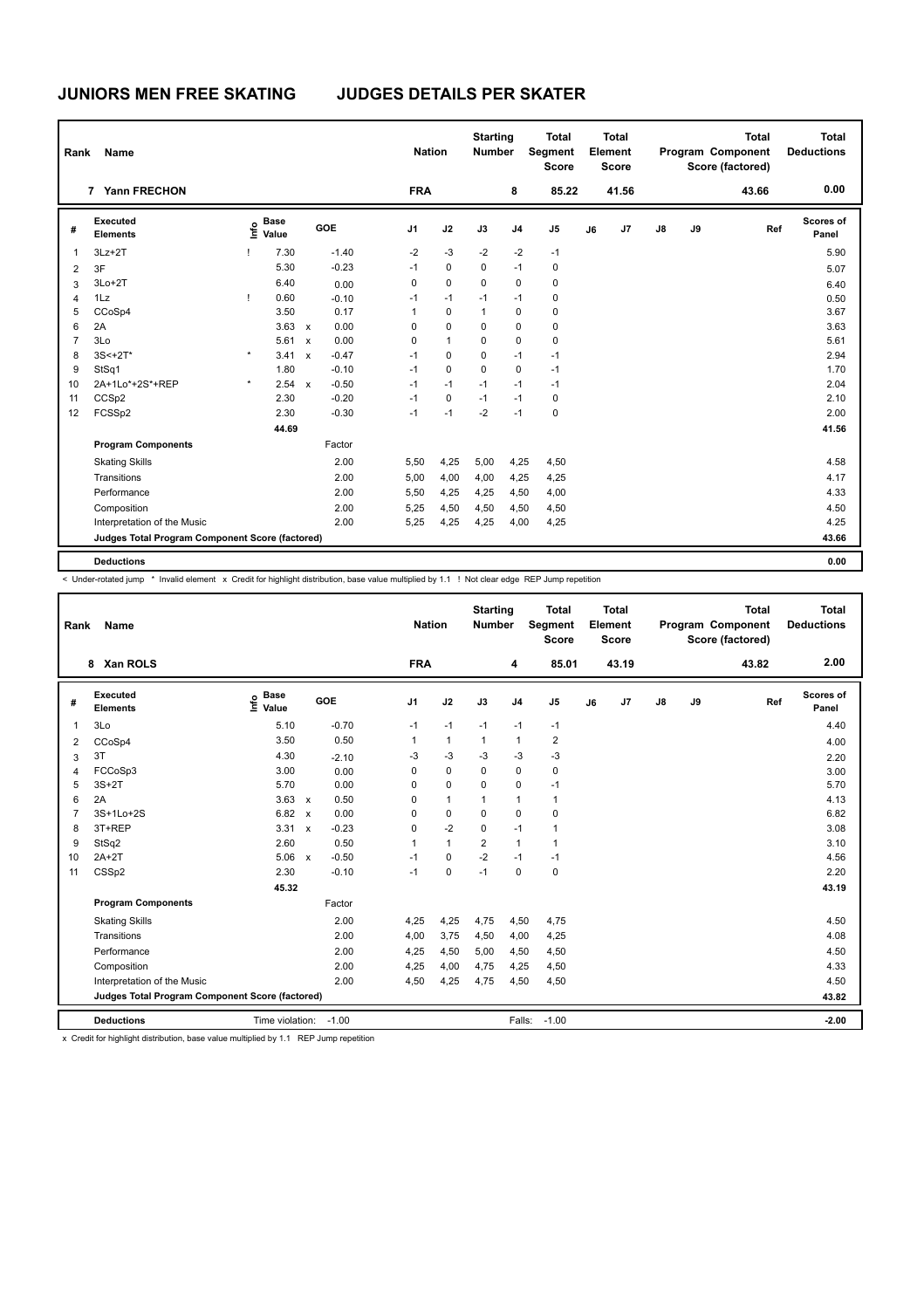| Rank           | Name                                            |         |                      |                           |            |                | <b>Nation</b> |              | <b>Starting</b><br><b>Number</b> |                | <b>Total</b><br>Segment<br><b>Score</b> |    | Total<br>Element<br><b>Score</b> |               |    | <b>Total</b><br>Program Component<br>Score (factored) | Total<br><b>Deductions</b> |
|----------------|-------------------------------------------------|---------|----------------------|---------------------------|------------|----------------|---------------|--------------|----------------------------------|----------------|-----------------------------------------|----|----------------------------------|---------------|----|-------------------------------------------------------|----------------------------|
|                | <b>Tom BOUVART</b><br>9                         |         |                      |                           |            |                | <b>FRA</b>    |              |                                  | 3              | 80.11                                   |    | 38.11                            |               |    | 42.00                                                 | 0.00                       |
| #              | Executed<br><b>Elements</b>                     | Info    | <b>Base</b><br>Value |                           | <b>GOE</b> | J <sub>1</sub> |               | J2           | J3                               | J <sub>4</sub> | J <sub>5</sub>                          | J6 | J <sub>7</sub>                   | $\mathsf{J}8$ | J9 | Ref                                                   | Scores of<br>Panel         |
| $\mathbf{1}$   | $3S+2T$                                         |         | 5.70                 |                           | $-0.70$    | $-1$           |               | $-1$         | $-1$                             | $-1$           | $-1$                                    |    |                                  |               |    |                                                       | 5.00                       |
| 2              | $3T+2T$                                         |         | 5.60                 |                           | $-1.40$    | $-2$           |               | $-2$         | $-2$                             | $-2$           | $-2$                                    |    |                                  |               |    |                                                       | 4.20                       |
| 3              | 3Lz                                             | $\prec$ | 4.20                 |                           | $-2.10$    | $-3$           |               | $-3$         | $-3$                             | $-3$           | $-3$                                    |    |                                  |               |    |                                                       | 2.10                       |
| 4              | CCoSp3                                          |         | 3.00                 |                           | 0.00       | 0              |               | 0            | 0                                | 0              | 0                                       |    |                                  |               |    |                                                       | 3.00                       |
| 5              | 3S                                              |         | 4.40                 |                           | 0.00       | 0              |               | $\mathbf 0$  | 0                                | 0              | 1                                       |    |                                  |               |    |                                                       | 4.40                       |
| 6              | 2A+1Lo+2S                                       |         | 5.10                 |                           | 0.17       | 0              |               | $\mathbf{1}$ | 0                                | 1              | $\mathbf 0$                             |    |                                  |               |    |                                                       | 5.27                       |
| $\overline{7}$ | 2A                                              |         | 3.63                 | $\boldsymbol{\mathsf{x}}$ | 0.50       | 0              |               | $\mathbf{1}$ | 1                                | 1              | 1                                       |    |                                  |               |    |                                                       | 4.13                       |
| 8              | CSSp3                                           |         | 2.60                 |                           | 0.00       | 0              |               | $\mathbf{1}$ | 0                                | $-1$           | 0                                       |    |                                  |               |    |                                                       | 2.60                       |
| 9              | StSq2                                           |         | 2.60                 |                           | 0.00       | 0              |               | $\mathbf 0$  | 1                                | $\Omega$       | 0                                       |    |                                  |               |    |                                                       | 2.60                       |
| 10             | 2Lz                                             |         | $2.31 \times$        |                           | 0.30       | $\mathbf{1}$   |               | $\mathbf{1}$ | 1                                | 0              | $\mathbf{1}$                            |    |                                  |               |    |                                                       | 2.61                       |
| 11             | FCSp2                                           |         | 2.30                 |                           | $-0.10$    | 0              |               | $-1$         | 0                                | $-1$           | $\mathbf 0$                             |    |                                  |               |    |                                                       | 2.20                       |
|                |                                                 |         | 41.44                |                           |            |                |               |              |                                  |                |                                         |    |                                  |               |    |                                                       | 38.11                      |
|                | <b>Program Components</b>                       |         |                      |                           | Factor     |                |               |              |                                  |                |                                         |    |                                  |               |    |                                                       |                            |
|                | <b>Skating Skills</b>                           |         |                      |                           | 2.00       | 4,25           |               | 4,75         | 4,75                             | 4,25           | 4,50                                    |    |                                  |               |    |                                                       | 4.50                       |
|                | Transitions                                     |         |                      |                           | 2.00       | 3,50           |               | 4,50         | 4,25                             | 3,50           | 3,75                                    |    |                                  |               |    |                                                       | 3.83                       |
|                | Performance                                     |         |                      |                           | 2.00       | 4,00           |               | 4,50         | 5,00                             | 3,75           | 4,25                                    |    |                                  |               |    |                                                       | 4.25                       |
|                | Composition                                     |         |                      |                           | 2.00       | 4,25           |               | 4,25         | 4,75                             | 3,50           | 4,25                                    |    |                                  |               |    |                                                       | 4.25                       |
|                | Interpretation of the Music                     |         |                      |                           | 2.00       | 4,25           |               | 4,00         | 4,75                             | 4,00           | 4,25                                    |    |                                  |               |    |                                                       | 4.17                       |
|                | Judges Total Program Component Score (factored) |         |                      |                           |            |                |               |              |                                  |                |                                         |    |                                  |               |    |                                                       | 42.00                      |
|                | <b>Deductions</b>                               |         |                      |                           |            |                |               |              |                                  |                |                                         |    |                                  |               |    |                                                       | 0.00                       |

< Under-rotated jump x Credit for highlight distribution, base value multiplied by 1.1

| Rank           | <b>Name</b>                                     |         |                      |                           |         | <b>Nation</b>  |                | <b>Starting</b><br>Number |                | <b>Total</b><br>Segment<br><b>Score</b> |    | Total<br>Element<br><b>Score</b> |               |    | <b>Total</b><br>Program Component<br>Score (factored) | <b>Total</b><br><b>Deductions</b> |
|----------------|-------------------------------------------------|---------|----------------------|---------------------------|---------|----------------|----------------|---------------------------|----------------|-----------------------------------------|----|----------------------------------|---------------|----|-------------------------------------------------------|-----------------------------------|
|                | <b>Lotfi SEREIR</b><br>10                       |         |                      |                           |         | <b>FRA</b>     |                |                           | $\overline{2}$ | 77.57                                   |    | 39.75                            |               |    | 39.82                                                 | 2.00                              |
| #              | <b>Executed</b><br><b>Elements</b>              | lnfo    | <b>Base</b><br>Value |                           | GOE     | J <sub>1</sub> | J2             | J3                        | J <sub>4</sub> | J <sub>5</sub>                          | J6 | J7                               | $\mathsf{J}8$ | J9 | Ref                                                   | <b>Scores of</b><br>Panel         |
| $\mathbf{1}$   | 3Lz<                                            | $\,<$   | 4.20                 |                           | $-2.10$ | $-3$           | $-3$           | $-3$                      | $-3$           | $-3$                                    |    |                                  |               |    |                                                       | 2.10                              |
| $\overline{2}$ | 3Lo<<                                           | <<      | 1.80                 |                           | $-0.60$ | $-2$           | $-2$           | $-2$                      | $-2$           | $-2$                                    |    |                                  |               |    |                                                       | 1.20                              |
| 3              | 2Lz                                             |         | 2.10                 |                           | 0.00    | 0              | $\mathbf{1}$   | $\mathbf 0$               | $\mathbf 0$    | $\mathbf 0$                             |    |                                  |               |    |                                                       | 2.10                              |
| $\overline{4}$ | FSSp4                                           |         | 3.00                 |                           | 0.00    | 0              | $\mathbf 0$    | $\Omega$                  | $\mathbf 0$    | $-1$                                    |    |                                  |               |    |                                                       | 3.00                              |
| 5              | StSq3                                           |         | 3.30                 |                           | 0.17    | 0              | $\mathbf{1}$   | $\mathbf 0$               | $\pmb{0}$      | $\mathbf{1}$                            |    |                                  |               |    |                                                       | 3.47                              |
| 6              | 3Lo+REP                                         |         | 3.93                 | $\mathsf{x}$              | $-2.10$ | $-3$           | $-3$           | $-3$                      | $-3$           | $-3$                                    |    |                                  |               |    |                                                       | 1.83                              |
| $\overline{7}$ | 2A+1Lo+3S                                       |         | 9.02                 | $\boldsymbol{\mathsf{x}}$ | 0.47    | 1              | $\mathbf{1}$   | $\mathbf{1}$              | $\mathbf 0$    | 0                                       |    |                                  |               |    |                                                       | 9.49                              |
| 8              | $3T+2T$                                         |         | 6.16                 | $\mathsf{x}$              | 0.23    | 0              | $\mathbf{1}$   | $\mathbf 0$               | $\mathbf 0$    | 1                                       |    |                                  |               |    |                                                       | 6.39                              |
| 9              | 3S                                              |         | 4.84 $\times$        |                           | 0.00    | $\Omega$       | $\mathbf{1}$   | $\Omega$                  | $\Omega$       | $\mathbf 0$                             |    |                                  |               |    |                                                       | 4.84                              |
| 10             | 2A<                                             | $\prec$ | 2.53                 | $\mathsf{x}$              | $-0.50$ | $-1$           | $-1$           | $-1$                      | $-1$           | $-1$                                    |    |                                  |               |    |                                                       | 2.03                              |
| 11             | CCSp                                            |         | 0.00                 |                           | 0.00    | ٠              | $\overline{a}$ | ٠                         | ٠.             | $\blacksquare$                          |    |                                  |               |    |                                                       | 0.00                              |
| 12             | FCCoSp4                                         |         | 3.50                 |                           | $-0.20$ | $-1$           | $\mathbf 0$    | $-1$                      | $-1$           | 0                                       |    |                                  |               |    |                                                       | 3.30                              |
|                |                                                 |         | 44.38                |                           |         |                |                |                           |                |                                         |    |                                  |               |    |                                                       | 39.75                             |
|                | <b>Program Components</b>                       |         |                      |                           | Factor  |                |                |                           |                |                                         |    |                                  |               |    |                                                       |                                   |
|                | <b>Skating Skills</b>                           |         |                      |                           | 2.00    | 4,25           | 4,50           | 4,50                      | 4,00           | 4,25                                    |    |                                  |               |    |                                                       | 4.33                              |
|                | Transitions                                     |         |                      |                           | 2.00    | 3,75           | 4,25           | 3,50                      | 3,00           | 3,25                                    |    |                                  |               |    |                                                       | 3.50                              |
|                | Performance                                     |         |                      |                           | 2.00    | 4,25           | 4,75           | 3,75                      | 3,75           | 4,25                                    |    |                                  |               |    |                                                       | 4.08                              |
|                | Composition                                     |         |                      |                           | 2.00    | 4,25           | 4,25           | 3,50                      | 4,00           | 4,50                                    |    |                                  |               |    |                                                       | 4.17                              |
|                | Interpretation of the Music                     |         |                      |                           | 2.00    | 4,00           | 4,00           | 3,50                      | 3,50           | 4,25                                    |    |                                  |               |    |                                                       | 3.83                              |
|                | Judges Total Program Component Score (factored) |         |                      |                           |         |                |                |                           |                |                                         |    |                                  |               |    |                                                       | 39.82                             |
|                | <b>Deductions</b>                               |         |                      | Falls:                    | $-2.00$ |                |                |                           |                |                                         |    |                                  |               |    |                                                       | $-2.00$                           |

< Under-rotated jump << Downgraded jump x Credit for highlight distribution, base value multiplied by 1.1 REP Jump repetition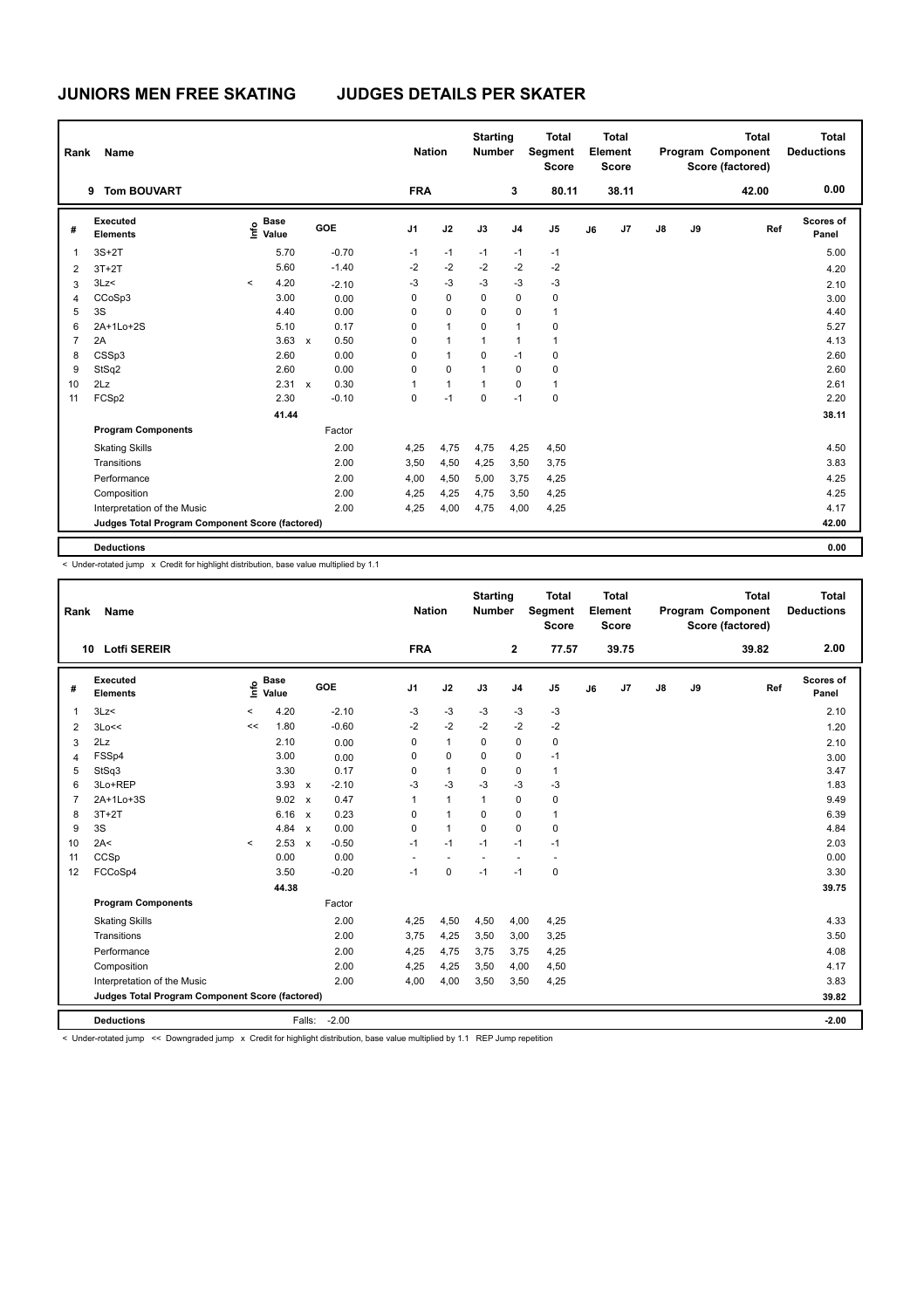| Rank           | Name                                            |         |                      |                           |         | <b>Nation</b>            |                          | <b>Starting</b><br>Number |      | <b>Total</b><br>Segment<br><b>Score</b> |    | <b>Total</b><br>Element<br><b>Score</b> |    |    | <b>Total</b><br>Program Component<br>Score (factored) | <b>Total</b><br><b>Deductions</b> |
|----------------|-------------------------------------------------|---------|----------------------|---------------------------|---------|--------------------------|--------------------------|---------------------------|------|-----------------------------------------|----|-----------------------------------------|----|----|-------------------------------------------------------|-----------------------------------|
| 11             | <b>Vincent MIMAULT</b>                          |         |                      |                           |         | <b>FRA</b>               |                          |                           | 6    | 74.39                                   |    | 32.57                                   |    |    | 43.82                                                 | 2.00                              |
| #              | Executed<br><b>Elements</b>                     | lnfo    | <b>Base</b><br>Value | GOE                       |         | J1                       | J2                       | J3                        | J4   | J <sub>5</sub>                          | J6 | J <sub>7</sub>                          | J8 | J9 | Ref                                                   | <b>Scores of</b><br>Panel         |
| $\mathbf{1}$   | 3A<                                             | $\,<$   | 5.90                 |                           | $-3.00$ | $-3$                     | $-3$                     | $-3$                      | $-3$ | $-3$                                    |    |                                         |    |    |                                                       | 2.90                              |
| 2              | 3T                                              |         | 4.30                 |                           | $-0.93$ | $-1$                     | $-2$                     | $-1$                      | $-2$ | $-1$                                    |    |                                         |    |    |                                                       | 3.37                              |
| 3              | 3Lz                                             | $\prec$ | 4.20                 |                           | $-2.10$ | $-3$                     | $-3$                     | $-3$                      | $-3$ | $-3$                                    |    |                                         |    |    |                                                       | 2.10                              |
| $\overline{4}$ | CCSp                                            |         | 0.00                 |                           | 0.00    | $\overline{\phantom{a}}$ | $\overline{\phantom{a}}$ |                           |      | $\overline{\phantom{a}}$                |    |                                         |    |    |                                                       | 0.00                              |
| 5              | 1Lz                                             |         | 0.60                 |                           | $-0.30$ | $-3$                     | $-3$                     | $-3$                      | $-3$ | $-3$                                    |    |                                         |    |    |                                                       | 0.30                              |
| 6              | $3T+2T$                                         |         | 5.60                 |                           | $-0.47$ | 0                        | $-1$                     | 0                         | $-1$ | $-1$                                    |    |                                         |    |    |                                                       | 5.13                              |
| $\overline{7}$ | 2Fe                                             | e       | 1.54                 | $\mathsf{x}$              | $-0.40$ | $-2$                     | $-1$                     | $-1$                      | $-2$ | $-1$                                    |    |                                         |    |    |                                                       | 1.14                              |
| 8              | $3S+2T$                                         |         | 6.27                 | $\boldsymbol{\mathsf{x}}$ | 0.00    | 0                        | $\mathbf 0$              | 0                         | 0    | $\mathbf 0$                             |    |                                         |    |    |                                                       | 6.27                              |
| 9              | CCoSp3V                                         |         | 2.50                 |                           | 0.00    | 0                        | $\mathbf 0$              | 0                         | 0    | $\mathbf 0$                             |    |                                         |    |    |                                                       | 2.50                              |
| 10             | StSq1                                           |         | 1.80                 |                           | 0.33    | 1                        | $\mathbf 0$              | $\Omega$                  | 1    | 1                                       |    |                                         |    |    |                                                       | 2.13                              |
| 11             | 2A                                              |         | 3.63                 | $\boldsymbol{\mathsf{x}}$ | 0.17    | 0                        | $\mathbf{1}$             | 1                         | 0    | 0                                       |    |                                         |    |    |                                                       | 3.80                              |
| 12             | FSSp3                                           |         | 2.60                 |                           | 0.33    | 0                        | 1                        | 1                         | 0    | $\mathbf{1}$                            |    |                                         |    |    |                                                       | 2.93                              |
|                |                                                 |         | 38.94                |                           |         |                          |                          |                           |      |                                         |    |                                         |    |    |                                                       | 32.57                             |
|                | <b>Program Components</b>                       |         |                      |                           | Factor  |                          |                          |                           |      |                                         |    |                                         |    |    |                                                       |                                   |
|                | <b>Skating Skills</b>                           |         |                      |                           | 2.00    | 4,75                     | 4,50                     | 4,75                      | 4,50 | 5,00                                    |    |                                         |    |    |                                                       | 4.67                              |
|                | Transitions                                     |         |                      |                           | 2.00    | 4,00                     | 4,00                     | 4,25                      | 4,00 | 4,50                                    |    |                                         |    |    |                                                       | 4.08                              |
|                | Performance                                     |         |                      |                           | 2.00    | 4,50                     | 4,00                     | 4,50                      | 4,25 | 4,25                                    |    |                                         |    |    |                                                       | 4.33                              |
|                | Composition                                     |         |                      |                           | 2.00    | 4,75                     | 4,25                     | 4,50                      | 4,50 | 4,75                                    |    |                                         |    |    |                                                       | 4.58                              |
|                | Interpretation of the Music                     |         |                      |                           | 2.00    | 4,75                     | 3,50                     | 4,25                      | 4,00 | 4,50                                    |    |                                         |    |    |                                                       | 4.25                              |
|                | Judges Total Program Component Score (factored) |         |                      |                           |         |                          |                          |                           |      |                                         |    |                                         |    |    |                                                       | 43.82                             |
|                | <b>Deductions</b>                               |         |                      | Falls:                    | $-2.00$ |                          |                          |                           |      |                                         |    |                                         |    |    |                                                       | $-2.00$                           |

< Under-rotated jump x Credit for highlight distribution, base value multiplied by 1.1 e Wrong edge

| Rank           | Name                                            |         |                      |              |         |                | <b>Nation</b> |              | <b>Starting</b><br><b>Number</b> |                | <b>Total</b><br>Segment<br><b>Score</b> |    | Total<br>Element<br><b>Score</b> |               |    | <b>Total</b><br>Program Component<br>Score (factored) | <b>Total</b><br><b>Deductions</b> |
|----------------|-------------------------------------------------|---------|----------------------|--------------|---------|----------------|---------------|--------------|----------------------------------|----------------|-----------------------------------------|----|----------------------------------|---------------|----|-------------------------------------------------------|-----------------------------------|
|                | 12 Xavier VAUCLIN                               |         |                      |              |         |                | <b>FRA</b>    |              |                                  | 5              | 67.33                                   |    | 30.33                            |               |    | 41.00                                                 | 4.00                              |
| #              | Executed<br><b>Elements</b>                     | ١nfo    | <b>Base</b><br>Value |              | GOE     | J <sub>1</sub> |               | J2           | J3                               | J <sub>4</sub> | J <sub>5</sub>                          | J6 | J7                               | $\mathsf{J}8$ | J9 | Ref                                                   | Scores of<br>Panel                |
| 1              | $3S+3Lo<$                                       | $\prec$ | 8.00                 |              | $-2.10$ | $-3$           |               | $-3$         | $-3$                             | $-3$           | $-3$                                    |    |                                  |               |    |                                                       | 5.90                              |
| 2              | 3F                                              |         | 5.30                 |              | $-2.10$ | -3             |               | $-3$         | $-3$                             | $-3$           | $-3$                                    |    |                                  |               |    |                                                       | 3.20                              |
| 3              | FSSp4                                           |         | 3.00                 |              | 0.50    | $\mathbf{1}$   |               | $\mathbf{1}$ | $\mathbf{1}$                     | $\mathbf{1}$   | $\overline{2}$                          |    |                                  |               |    |                                                       | 3.50                              |
| 4              | 3Lo<                                            | $\prec$ | 3.60                 |              | $-2.10$ | $-3$           |               | $-3$         | $-3$                             | $-3$           | $-3$                                    |    |                                  |               |    |                                                       | 1.50                              |
| 5              | 3F<+REP                                         | $\,<\,$ | 2.59                 |              | $-2.10$ | $-3$           |               | $-3$         | $-3$                             | $-3$           | $-3$                                    |    |                                  |               |    |                                                       | 0.49                              |
| 6              | 2Lz                                             |         | 2.10                 |              | 0.00    | 0              |               | $\mathbf 0$  | 0                                | $\mathbf 0$    | 0                                       |    |                                  |               |    |                                                       | 2.10                              |
| $\overline{7}$ | StSq1                                           |         | 1.80                 |              | 0.33    | $\Omega$       |               | $\mathbf{1}$ | $\mathbf{1}$                     | $\mathbf 0$    | $\mathbf{1}$                            |    |                                  |               |    |                                                       | 2.13                              |
| 8              | 1A                                              |         | 1.21                 | $\mathsf{x}$ | 0.00    |                |               | $\mathbf 0$  | 0                                | $\mathbf 0$    | 0                                       |    |                                  |               |    |                                                       | 1.21                              |
| 9              | 2Lz                                             |         | 2.31                 | $\mathsf{x}$ | 0.30    | 1              |               | $\mathbf{1}$ | $\mathbf{1}$                     | $\mathbf 0$    | 1                                       |    |                                  |               |    |                                                       | 2.61                              |
| 10             | 2F                                              |         | 2.09                 | $\mathsf{x}$ | 0.10    | $\mathbf{1}$   |               | $\mathbf{1}$ | $\Omega$                         | $\mathbf 0$    | 0                                       |    |                                  |               |    |                                                       | 2.19                              |
| 11             | CCSp3                                           |         | 2.80                 |              | $-0.30$ | $-1$           |               | $-1$         | $-1$                             | $-1$           | $-1$                                    |    |                                  |               |    |                                                       | 2.50                              |
| 12             | CCoSp3                                          |         | 3.00                 |              | 0.00    | $\Omega$       |               | $\mathbf 0$  | $\Omega$                         | $\mathbf 0$    | $\mathbf 0$                             |    |                                  |               |    |                                                       | 3.00                              |
|                |                                                 |         | 37.80                |              |         |                |               |              |                                  |                |                                         |    |                                  |               |    |                                                       | 30.33                             |
|                | <b>Program Components</b>                       |         |                      |              | Factor  |                |               |              |                                  |                |                                         |    |                                  |               |    |                                                       |                                   |
|                | <b>Skating Skills</b>                           |         |                      |              | 2.00    | 4,50           |               | 4,75         | 4,75                             | 4,00           | 4,75                                    |    |                                  |               |    |                                                       | 4.67                              |
|                | Transitions                                     |         |                      |              | 2.00    | 4,25           |               | 3,50         | 4,50                             | 3,00           | 3,75                                    |    |                                  |               |    |                                                       | 3.83                              |
|                | Performance                                     |         |                      |              | 2.00    | 4,00           |               | 3,75         | 4,25                             | 3,00           | 3,25                                    |    |                                  |               |    |                                                       | 3.67                              |
|                | Composition                                     |         |                      |              | 2.00    | 4,50           |               | 3,50         | 4,75                             | 4,00           | 4,50                                    |    |                                  |               |    |                                                       | 4.33                              |
|                | Interpretation of the Music                     |         |                      |              | 2.00    | 4,50           |               | 3,25         | 4,50                             | 2,75           | 4,25                                    |    |                                  |               |    |                                                       | 4.00                              |
|                | Judges Total Program Component Score (factored) |         |                      |              |         |                |               |              |                                  |                |                                         |    |                                  |               |    |                                                       | 41.00                             |
|                |                                                 |         |                      |              |         |                |               |              |                                  |                |                                         |    |                                  |               |    |                                                       |                                   |
|                | <b>Deductions</b>                               |         |                      | Falls:       | $-4.00$ |                |               |              |                                  |                |                                         |    |                                  |               |    |                                                       | $-4.00$                           |

< Under-rotated jump x Credit for highlight distribution, base value multiplied by 1.1 REP Jump repetition